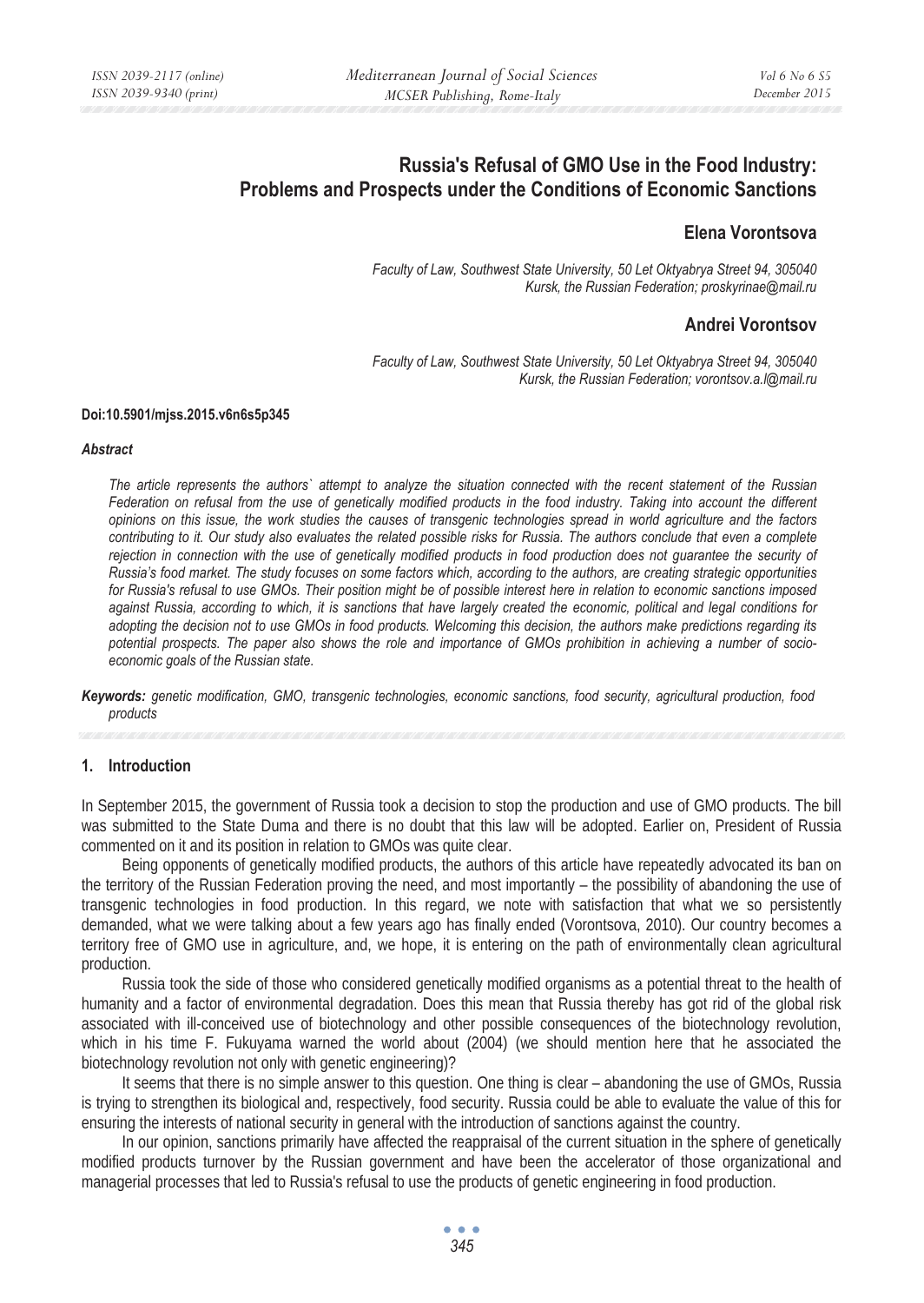What are the immediate effects of this development for the Russian food industry is now hard to say.

Nevertheless, it is quite probable to determine medium and long-term prospects of this step. That is what our paper will be concerned with.

### **2. Objectives, Methodology and Research Design**

The aim of the present study was to analyze the possible issues and prospects of the Russian state associated with its refusal to use genetically modified foods in the face of economic sanctions.

While conducting this study, the authors were guided by the general principles of scientific character, objectivity, authenticity of the stated opinions.

All research work was built in several stages.

In the first stage, the authors considered it necessary to identify the common technological challenges of work in the field of genetic modification, which required them to turn to the history of recombinant DNA creation, and they also raised the issue about scientists' awareness of the potential dangers of genetically modified organisms in the early stages of working with them.

In the second stage of the study there were considered the main arguments of the supporters and opponents of transgenic technologies use, the most objective reasons for their wide spread and the most probable causes of the Russian Federation refusal from their use in the process of food production.

This stage focuses on the presence of an objective threat of falling genetically modified products in the Russian food market. It should be said that the ban on production and use of GMO in Russia is not regarded by the authors as an absolute panacea.

The third stage of the study is the assessment of possible perspectives associated with Russia's refusal from the use of transgenic technologies. Special attention is given to sanctions, which had crucial importance for Russia in the process of making that decision.

The third stage is the most important in the structure of our research as it gives the answer to the main question about possible perspectives of agricultural industry development in Russia (and not only) in terms of its refusal from the use of technologies of genetic modification and the presence of economic sanctions.

The basic methods of scientific study are analysis method, the method of rationale and reasoning, the method of forecasting.

The given article is a theoretical research conducted in September-October 2015. The study used the works of such authors as Barinaga M. (2000), Berg P. (1974), Fukuyama F. (2004), Jackson D.A., Berg P. & Symons R.H. (1972), Ushachev I.G. (2009), Vir. Singh Vandana Shiva, Vinod K. Bhatt (2014). In addition, the authors used the results of own their own studies carried out previously, as well as international and Russian legislation

#### **3. Discussion of the Research Outcomes**

#### *3.1 The spread of transgenic technologies and the potential risks for Russia*

The question about the possible risks of using the technologies of genetic modification arose almost immediately with the emergence of these technologies. Paul Berg is a scientist at Stanford University is considered to be the father of genetic engineering. In 1972 he announced about the creation of the first recombinant DNA (Jackson, Berg & Symons, 1972). In 1974 along with other leading molecular biologists, he appealed to the world scientific community through the journal "Science" to reject the experiments with recombinant DNA (i.e., artificial DNA molecules that are grouped from the already existed ones) prior to the holding of an international conference on this issue. "There is serious concern that some of these recombinant DNA molecules could prove biologically hazardous" (1974) - such was the opinion of P. Bert, and others.

There was held an international conference in 1975 in Asilomar (California, USA). That conference was widely proclaimed as "a milestone in social responsibility and self-governance of scientists" (Barinaga, 2000). Moreover, scientists concluded that the experiments in genetic engineering are no more dangerous than similar work in other branches of biotechnology. However, as elsewhere, the experiments with recombinant DNA require strict control over observance of security measures.

Indeed, integrating recipient cells of xenogeneic donor gene into the DNA is associated with certain difficulties. The main problem is connected with providing accurate targeted insertion of a gene and its normal functioning. This problem exists all the time and its solution in many cases is largely random in nature. Thus, hypothetically the real risk associated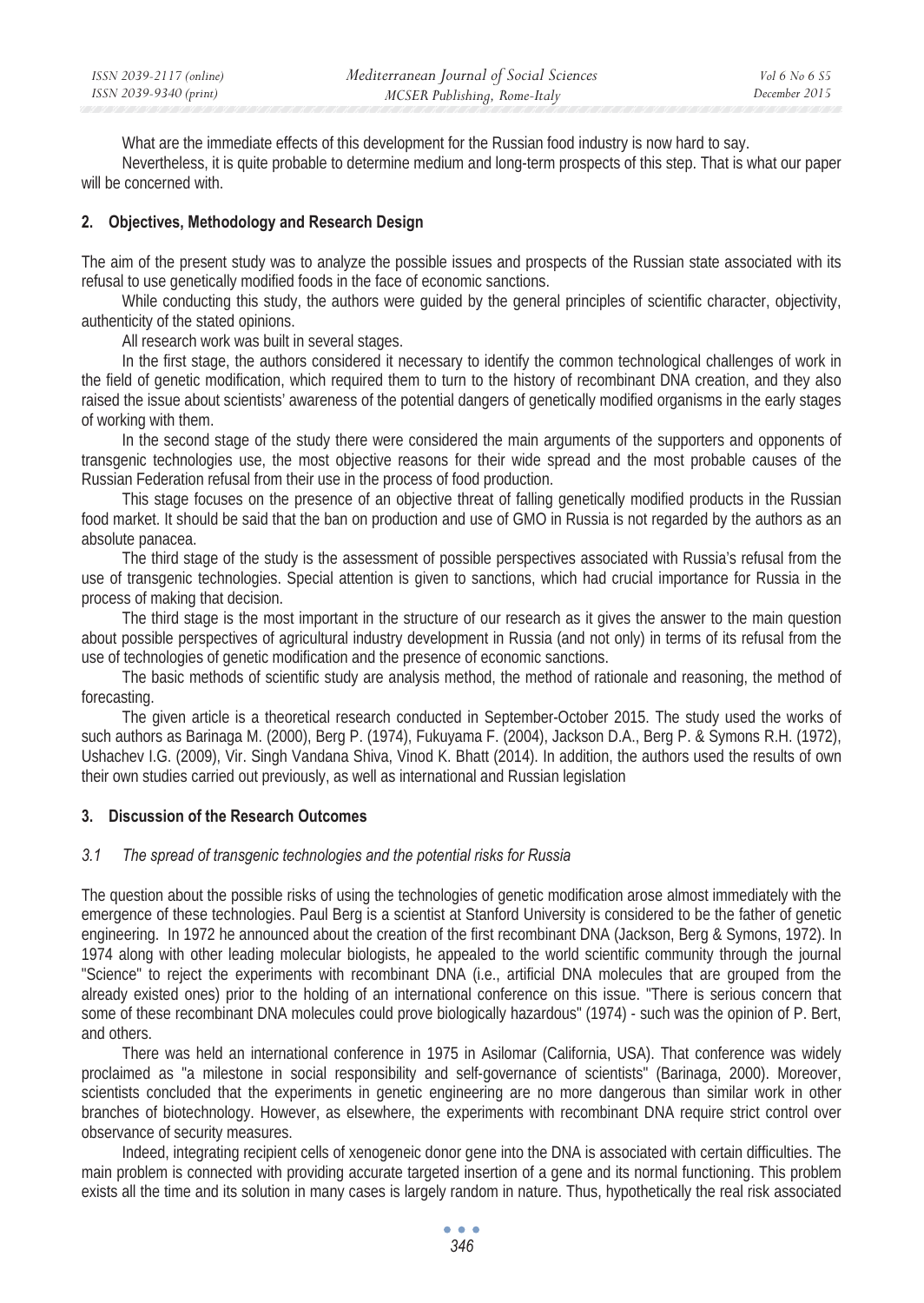with the expression of a xenogeneic gene in the recipient cell always exists. All this gives reason to believe that the appearance of genotypes that are dangerous to health and life while using transgenic technologies is theoretically possible.

According to the authors of the article, even a theoretical possibility of harm to human health is sufficient to prevent industrial production of genetically modified products. However, soon after the conference in Asilomar transgenic technologies began to develop rapidly. They found commercial applications. And if their use, for example, for the production of medicines can be explained by an urgent need (as in the case of preparing insulin), or the lack of possibility to synthesize the medicine in a different way, the widespread use of technologies of genetic modification in agriculture, according to many views, are due exclusively to commercial interests of several producers of GMOs monopolizing the market.

"Only five chemical companies have won. They amassed capital in the war, then – in the production of chemicals for agriculture, and now it is genetic engineering," says well-known Indian environmental activist V. Shiva (2014). We are not going neither to deny nor agree with this statement. We should only note here that the production of GMOs really brings much more profit. In addition, the use of genetically modified seeds which, as you know, when re-seeding will not germinate, makes farmers dependent upon the manufacturers of genetically modified seeds, and this, in turn, can harm the interests of food security of any country. It is possible that the decision of the Russian Federation on refusal from the use of GMOs was based exactly upon such considerations.

However, the use of transgenic technologies in the modern world only increases. And to explain this process only by the desire of some corporations to earn means to unreasonably simplify the problem. Everything is much more complicated.

Thus, the proponents of transgenic technology use in food production have a well substantiated view on this issue. It is especially difficult to argue with the thesis that the cultivation of genetically modified crops and the purchase of cheap genetically modified products in a number of countries is simply due to the acute food shortage in these countries. Moreover, the climatic features of certain countries, the level of their economic development, let alone political instability, will not allow them to fully provide the population with food, even if genetically modified products are provided in a country itself. This, in turn, will stimulate production in other countries. For example, the largest producer of genetically modified products – the United States is focused not only on its domestic market. "This fact allows us to reasonably assume that around the world the production and distribution of genetically modified products in the near future will increase" (Vorontsova, 2010). It seems that we can agree with this conclusion now made by one of the authors several years ago.

For Russia the situation described above means that even a complete ban on the use of GMOs in the food industry does not guarantee the absolute safety of its food market.

Indeed, the flow of genetically modified raw materials and products that was previously going into the Russian Federation from the countries of Western Europe and America was involuntarily closed due to imposed economic sanctions against Russia (in that regard sanctions really benefited our country). A ban on the production of genetically modified products in our country has only strengthened the protection of the domestic market of goods. However, this does not exclude the "indirect" supplies of genetically modified products to us from third countries, i.e. the countries that did not support sanctions and with those countries Russia has trade relations. Moreover, the raw materials for food products of these countries (for example, in South and South-East Asia) both consumed in the domestic market and exported abroad (including the Russian Federation) are very often genetically modified samples from the USA and Canada. We are referring to feed for livestock, aquaculture, planting material for rice and soybean plantations, etc.).

In our opinion, concerning the countries of South and South-East Asia mentioned above, there is every reason to assume that in the near future (due to the fact of loosing the Russian market by the U.S.-Canadian manufacturers) the flow of genetically modified products from the US and Canada will only increase to the countries of that region, and through them in other parts of the world. Suffice it to recall the recent Agreement on the TRANS-Pacific partnership, which provides U.S. and Canadian companies with significant trade advantage.

Thus, the danger of appearing genetically modified products on the Russian food market still exists even after the ban on the use of GMOs. So does the need to protect Russian citizens from poor-quality products.

#### *3.2 Russia's refusal of GMOs: the possible consequences*

If one does not take into account Russia's obligations related to its presence in the WTO (World Trade Organization) from the point of view of the strategic conditions, our country has all opportunities for eliminating the use of GMOs in the food industry without significant harm to its food security.

The analysis of the following factors allows us to come to this conclusion: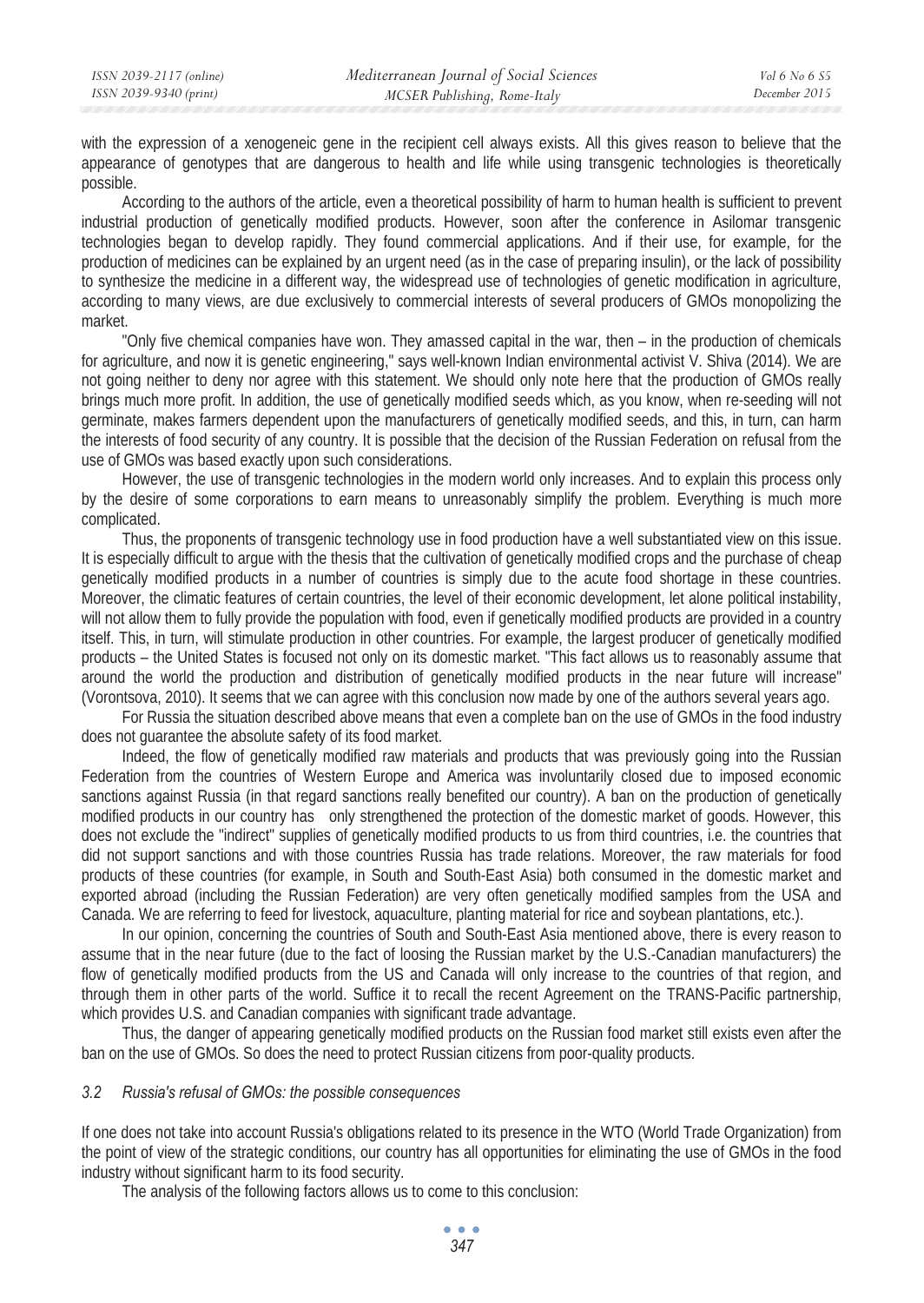- firstly, unlike many countries Russia is not suffering from overpopulation. The analysis of the demographic situation shows that the real population growth is small. Moreover, some regions (Eastern Siberia, Russian Far East) are even underpopulated. Thus, the number of Russians does not exceed the capacity of the country's food production taking into account land areas suitable for farming. Russia concentrates 9% of the world food arable land (about 40 million ha of arable land), 52 % of black soil, 20% of fresh water, 9 % of production of mineral fertilizers (Ushachev I.G., 2009).
- secondly, acreage was decreased in the 90's and the beginning of 2000s in Russia. In our work, we have already talked about the fact that unrestricted development of new areas to be cultivated can lead to serious environmental consequences. Nevertheless, now Russia has no such a need. It is enough to return land previously used for food production into agriculture to solve the food problem of our country
- Active use of land which was formerly the agricultural land is stimulated by import substitution resulting from economic sanctions. Generally, with regard to sanctions, as applied to the problem of our study, we are inclined to consider them rather positive than negative.
- In our opinion, sanctions have largely created a real opportunity to reject the use of GMOs in the food industry of Russia. And here are the reasons:
- firstly, genetically modified foods, and genetically modified tools for the production of food came to our country mainly from abroad. With the introduction of sanctions, these deliveries stopped. In Russia, there existed a ban on the production (cultivation) of genetically modified products. Hence the industrial use of transgenic technologies was not developed;
- secondly, the implementation of import substitution in the current economic and investment situation, causes the Russian state to rely on its agro-producers which by virtue of previously mentioned reasons focus exclusively on the traditional technologies of agricultural production.

Thus, economic sanctions against Russia, (in our opinion, nonlegal in their nature as they violate the rights of citizens and entrepreneurs on both sides of the border), along with the obvious negative impact created economic, political and legal conditions in Russia for the adoption of important decisions that meet the interests of its national development. Moreover, some solutions implemented now in Russia despite their obvious need for our country simply could not be adopted and realized in terms of "pre-sanction" period. The decision to ban the use of GMOs in food industry is one of them.

Our readers will probably agree with us that in terms of the increasing list of sanctions against Russia, our country appears to have more and more moral and legal grounds in order to more calmly react to possible reproaches of Western partners regarding the fact that our refusal of import, for example, GM soy or corn violates WTO rules on freedom of movement of goods and services. Russia's position on this issue is eloquently expressed by President Vladimir Putin at a meeting with Federation Council members. According to Natural Society, he said the following: "We must build our work so that it should not contradict our obligations within the WTO. But even with this in mind we have legitimate methods and instruments to protect our own market and, above all, our citizens (2015)."

As for the ban on the use of genetically modified ingredients in any form in the food industry, Russia's refusal from transgenic technologies allows to achieve several goals at once:

- the first goal is the health of the nation. The Constitution of the Russian Federation in Article 41 proclaims the right of everyone to health. Even if later one finds out that today's concerns about the danger of GM products are only hypothetical in nature, the presence of very possibility of harm to the health is already more than enough to protect Russians from their impact. This is the role of the welfare state, which the Russian Federation proclaims itself to be. As the object of state protection, health has the quality of irreversibility in case of loss. Therefore, government action in this area should be aimed at preventing the slightest threat to public health. It is these threats that F. Fukuyama warned us about speaking about the possible consequences of biotechnology use (2004). It is those threats that the provisions of main international instruments are being focused on. Some international instruments regulate biosafety issues, such as the Convention on Biological Diversity of 5 June 1992 (1992), Council of Europe Convention for the Protection of Human Rights and Dignity of the Human Being with regard to the Application of Biology and Medicine: Convention on Human Rights and Biomedicine of 19 November 1996 (1996), The UNESCO Universal Declaration on Bioethics and Human rights of 19 October 2005 (2005).

This, in our opinion, is the true meaning of the concept of "biosecurity".

the second goal, which can be achieved in Russia with the refusal of transgenic technologies is the rise of the national economy. The logic is obvious: supporting the Russian agro-producer in view of needs for import substitution, the government thereby objectively supports the production of ecologically clean products, as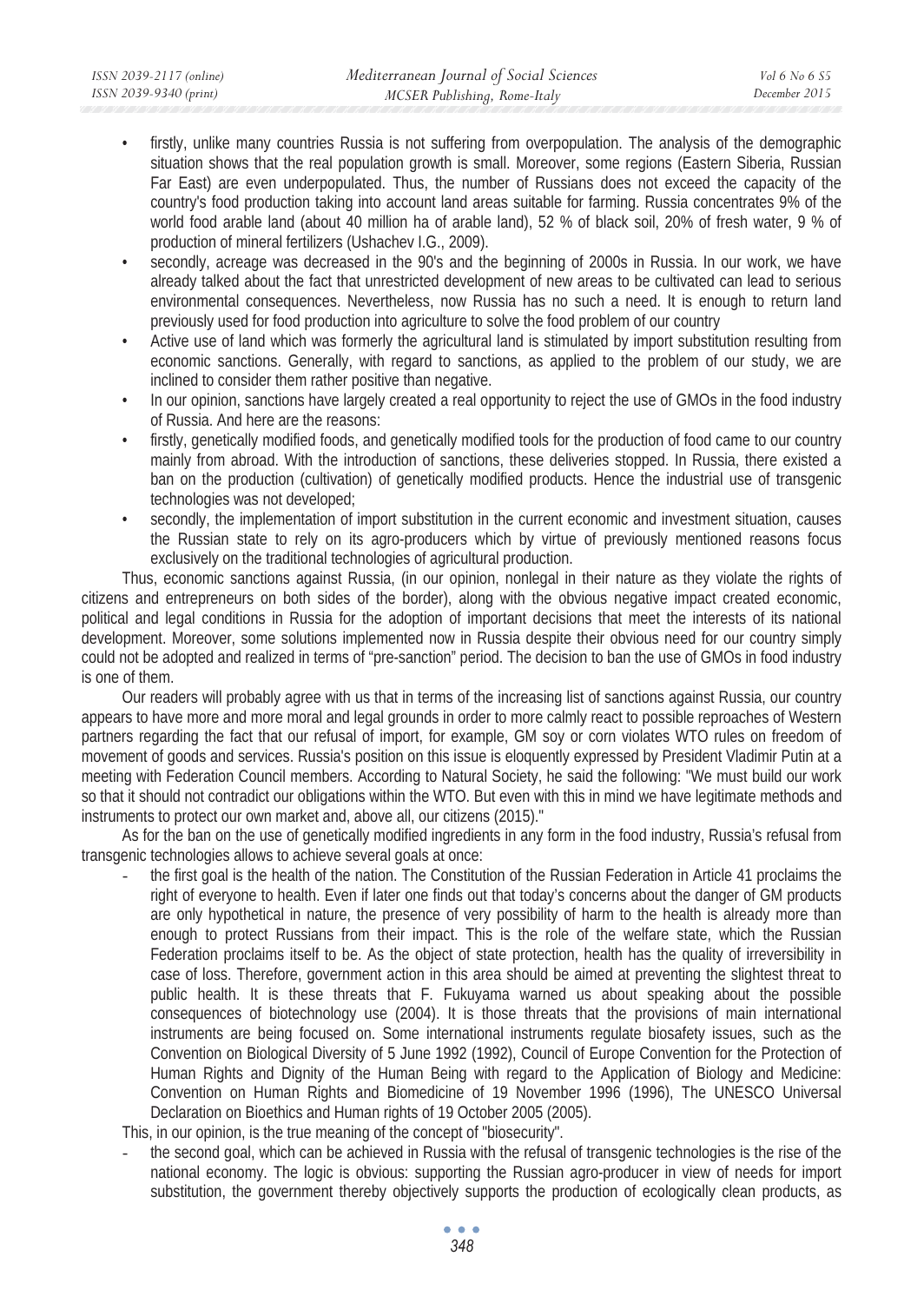Russian farmers do not use GMOs.

Apart from the fact that in the absence of competitors from Europe and America Russian producers have the opportunity to become full owners of domestic agricultural market, they also have a real opportunity to significantly increase the production of "green" products. Demand for those products in developed countries is increasing from year to year. With the available land resources, Russia has all the chances to become the world's largest producer of organic products in the future.

In the context of refusal from genetically modified products there can be resolved a number of social challenges. We are talking about the development of agricultural areas, increase of population employment in general and especially in rural areas, and, consequently, improving the quality of life, which is especially important. This process may be due to a greater extensity of "natural (traditional)" agriculture in comparison with the production of products based on GMOs. For the latter type of production, as you know, it is enough to have smaller amount of agricultural land and less workers.

Thus, besides enhancing the country's food security, Russia's refusal of transgenic technologies use in agriculture might mean a number of other positive consequences for the country in the field of economic and social development.

### **4. Conclusion**

The present study allowed us to draw a number of conclusions that, most likely, will not be agreed upon by all.

This situation is caused by the polarity of views on the question under discussion both among scholars and among representatives of state bodies, business structures and the representatives of public organizations (primarily environmental-protective ones).

In addition, a clearly expressed political nature of our studied topic also does not assist to certainty of existing views. And this is not surprising, because such a radical reorientation of food policy of such country as Russia cannot but cause a noticeable resonance in the world and therefore the relevant political and economic consequences as it affects the interests of a significant number of the world's agricultural corporations.

Our first conclusion is that Russia's refusal to import genetically modified raw materials for agriculture and the food industry reduces the dependence of Russian farmers on supplies from abroad and thereby strengthens food security of Russia.

The second conclusion is that a ban on production of GM products (including the cultivation of GM crops), without any doubt, works in the interests of health protection of Russian citizens, because it greatly protects the Russians from their eventual (albeit not fully proven) harmful effects. It does not make this prohibition a panacea, however, but significantly reduces the possible risks.

The third conclusion relates to the resource capabilities of the Russian Federation concerning import substitution. In our view, Russia has almost all the prerequisites in order to fully provide itself with their own food according to all major groups of food products.

The presence of territorial, soil, water, and human resources enables our country to endure sanctions regime in agriculture not without serious consequences. The Russian climate is not ideal for agriculture. That is why it can make some adjustments to this process. Although nobody is insured from crop failures, the vast territory of the Russian Federation, taking into account different climatic zones, virtually eliminates the occurrence of the total widespread crop failure.

In this case, the role of proper organization of storage and processing of agricultural products should not be neglected. Moreover, in the near future the development of processing technologies with increased efficiency is able to turn Russia into one of the largest and most successful producers of organic food.

In the meantime, it is European agricultural producers who suffer from losing the Russian market in the first turn. It should be said that American manufacturers of GM raw materials might also have such difficulties.

Thus, the refusal of Russia from the production and use of genetically modified foods will possibly be the starting point of a process that will change not only agriculture but the entire economy of our country.

#### **References**

Barinaga, M. (2000). Asilomar revisited: lessons for today? *Science* 287, 1584-1585. Berg, P. (1974). Potential hazards of recombinant DNA molecules, *Science* 185, 303.

Council of Europe Convention for the Protection of Human Rights and Dignity of the Human Being with regard to the Application of Biology and Medicine: Convention on Human Rights and Biomedicine of 19 November 1996. Spravochno-pravovaya sistema 'Garant'.